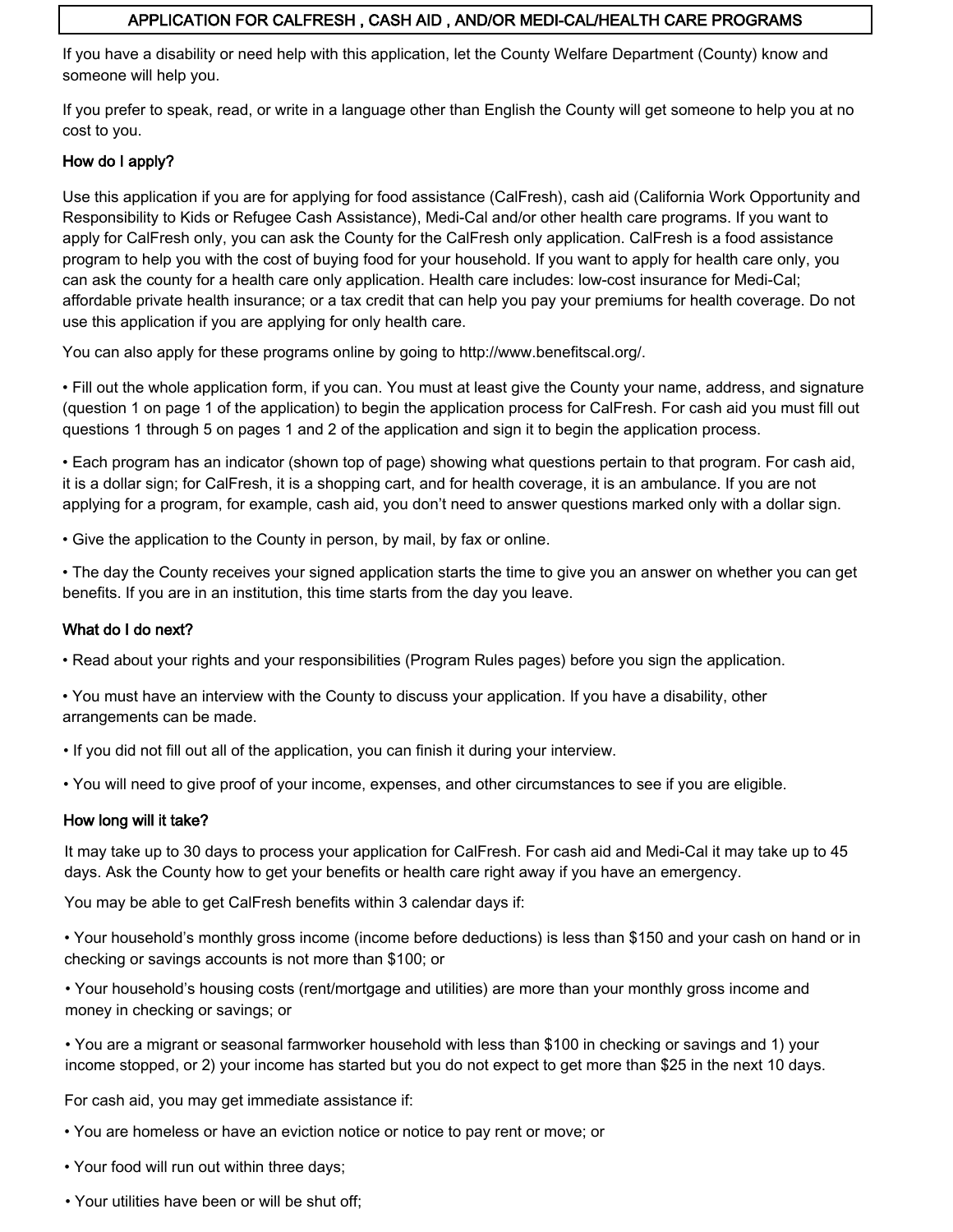- You don't have sufficient clothing or diapers;
- Other kinds of emergencies important to health and safety

To help the County see if you can get benefits faster, please complete all questions and give the County proof of your identity (if you have it) with the application.

The County will send you a letter to let you know if your household is approved or denied for the benefits you applied for.

#### What do I need for my interview?

To avoid delays, bring proof of the following items with you to your interview. Keep your interview even if you do not have the proof. The County may be able to help if you need help getting proof. During the interview, the County will go over the information on the application and will ask you questions to see if you can get benefits and the amount of benefits you can get.

#### Proof Needed to Get Benefits

- Identification (Driver's License, State ID card, passport).
- Birth certificates for everyone applying for cash aid.
- Where you live (a rental agreement, current bill with your address listed).
- Social Security Numbers for everyone applying for aid (see note below about certain noncitizens).
- Money in the bank for all the people in your household (recent bank statements).

• Earned income of everyone in your household for the past 30 days (recent pay stubs, a work statement from an employer). NOTE: If self-employed, income and expenses or tax records.

• Unearned income (Unemployment benefits, SSI, Social Security, Veteran's benefits, child support, worker's compensation, school grants or loans, rental income, etc.).

• Lawful immigration status ONLY for legal noncitizens applying for benefits (an Alien Registration Card, visa) NOTE: Certain noncitizens applying for immigration status based on domestic violence, crime prosecution or trafficking may not need this proof. They also may not need a social security number.

## Proof Needed to Get More CalFresh Benefits

- Housing costs (rent receipts, mortgage bills, property tax, insurance).
- Phone and utility costs.
- Medical expenses for anyone in your household who is elderly (60 and older) or disabled.
- Child and adult care costs due to someone working, looking for work, attending training or school, or participating in a required work activity.
- Child support paid by a person in your household.

## Additional Proof Needed for Health Coverage

- Information about any job related health insurance available to your family.
- Policy numbers for any current health insurance.

## Additional Proof Needed for Cash Aid

- Proof of immunizations for children six years of age or younger.
- Vehicle registration for vehicles owned by you or someone you are applying for.

## What if I am homeless?

Please let the County know right away if you are homeless so they can help you figure out an address to use to accept your application and get notices from the County regarding your case. For CalFresh and cash aid, homeless means you are:

- A. Staying in a supervised shelter, halfway house, or similar place.
- B. Staying at the home of another person or family for no more than 90 days straight.